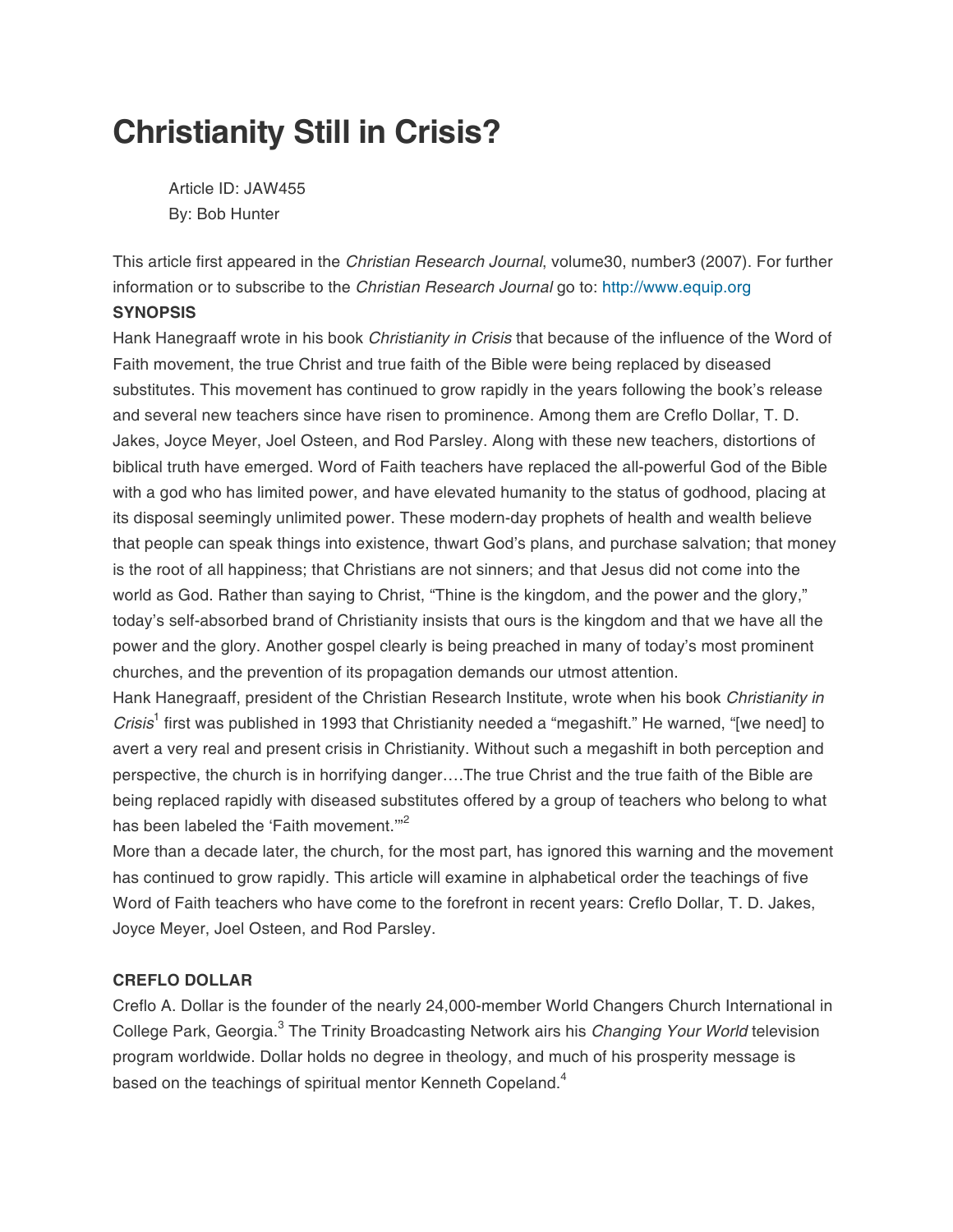It is common for teachers of false doctrine to redefine the nature of God. For example, a Jehovah's Witness denies the three-personed nature of the Godhead, considering Jesus to be the archangel Michael incarnate. A Mormon considers Jesus to be one of many gods and the spirit brother of Lucifer. It becomes painfully apparent that without a correct understanding of the nature of the God of Abraham, Isaac, and Jacob, people find themselves worshipping a false god.

Creflo Dollar is typical of many Word of Faith teachers who redefine and re-create God in man's image. He teaches that "Jesus didn't come as God, He came as a man, and He did not come perfect."<sup>5</sup> Realizing how controversial this statement is, he then adds: "How many of you know the Bible says God never sleeps nor slumbers? And yet in the Book of Mark we see Jesus asleep in the back of the boat. This ain't no heresy. I'm not some false prophet. I'm just reading this thing to you out of the Bible."<sup>6</sup>

This teaching flatly contradicts John 1:14, which says "The Word became flesh and made his dwelling among us."<sup>7</sup> The Word—God in Jesus Christ—became flesh, not the other way around, and to claim that God was anything less than perfect is heresy. Jesus was the God-Man and as such He had human limitations, such as having to eat and sleep like the rest of us. Carrying Dollar's teaching to its logical conclusion, Jesus must have been a sinner, given the fact that anything less than perfection involves sin. Such a Savior, however, would have been unable to rescue us from our sins. Dollar's next strategy is to elevate man to the status of godhood. "I'm gonna say to you right now that you are gods, little 'g.' You are gods because you came from God and you are gods."<sup>8</sup> Isaiah rejects Dollar's claim when he writes, "'You are my witnesses,' declares the Lord, 'and my servant whom I have chosen, so that you may know and believe me and understand that I am he. Before me no god was formed, nor will there be one after me'" (Isa. 43:10).

Dollar attempted to prove while in conversation with Kenneth Copeland that we have equality with God:

In Philippians chapter 2, I want you to look at verse 5…. 'Let this mind, let this attitude be in you which was also in Christ Jesus.' So now, what mind, what attitude is it that you want me to make sure that this same attitude is in me?… 'Who being in the form of God thought it not robbery to be equal with God.'…Now, if I'm to take what he said here and put it on, then my whole attitude now should be I have equality with God….Now somebody says, well it's hard to think that way. Well, keep saying it....Talk yourself into it."<sup>9</sup>

God responds, "'To whom will you compare me? Or who is my equal?' says the Holy One. Lift your eyes and look to the heavens: Who created all these? He who brings out the starry host one by one, and calls them each by name" (Isa. 40:25–26b). It is nothing less than blasphemy to try and claim that we have equality with God.

Philippians 2:5-11, in context, tells us that just as Christ, who is greater than us, humbled Himself, so we are to humble ourselves in relation to each other. This is just the opposite of Dollar's explanation. He is asking his followers to exalt themselves, while Jesus makes it clear that "whoever exalts himself will be humbled" (Matt. 23:12).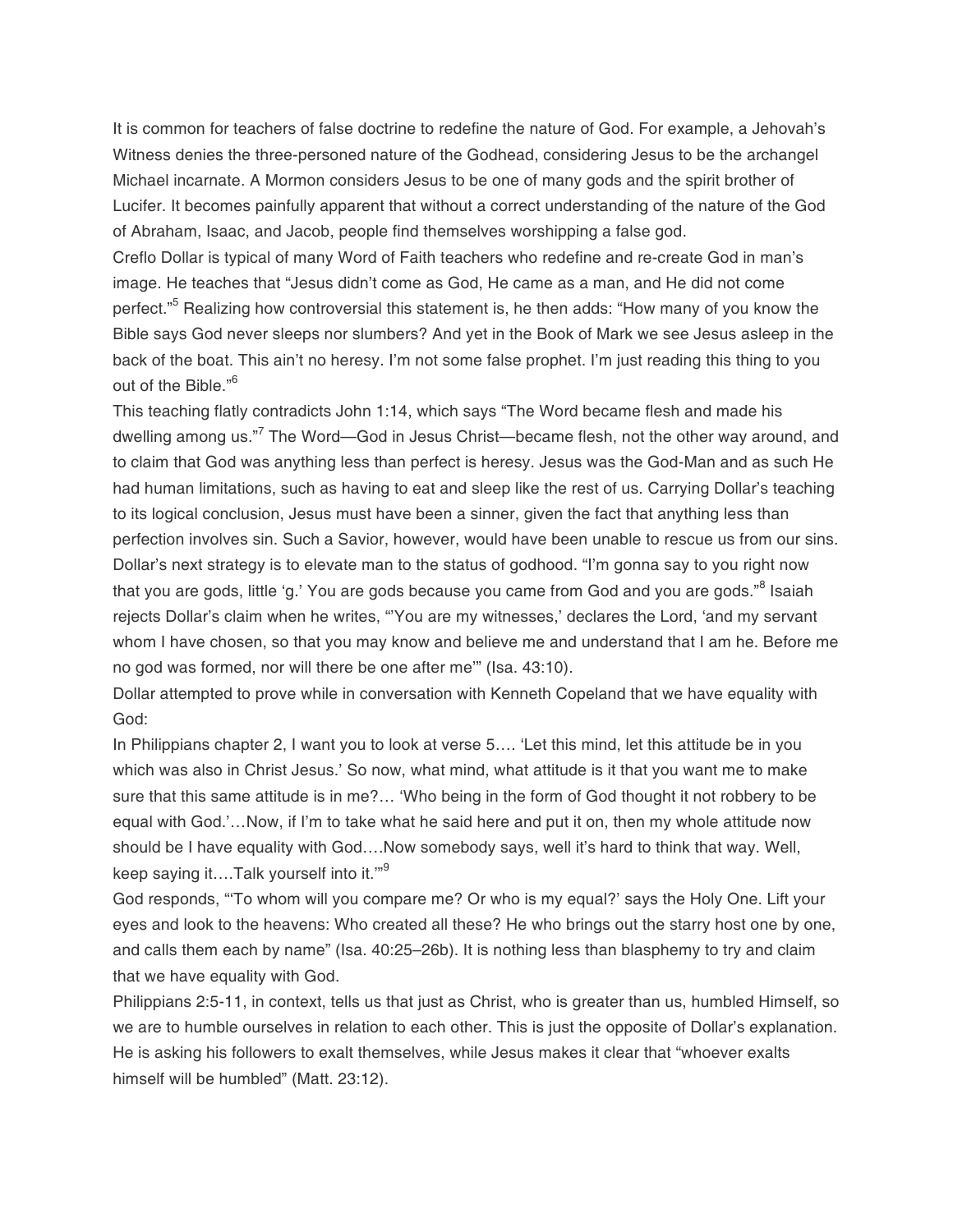Psalm 111:10a states, "The fear of the Lord is the beginning of wisdom." By treating God as an equal, however, Dollar doesn't appear to exhibit any reverential fear of Him whatsoever. Having led his followers to believe that they are little gods who have equality with God, it follows that they should have everything their hearts desire. They thus believe that they simply can't be happy without money. "See, there are some people that believe not in prosperity….They don't want to hear about that God is a God that wants to put money in your hand….Well, you need to hear about money, because you ain't gonna have no love and joy and peace until you get some money!"<sup>10</sup> This teaching inevitably leads to a different gospel than the one in the Bible. Dollar questions: "What's the Gospel to those who are poor? Prosperity! What's the Gospel to those who lack? Prosperity! And if you don't preach it, then you won't be able to do anything about the poverty situation."<sup>11</sup>

Jesus often healed the blind and the lame, but the Gospels fail to give us a single example of Jesus bestowing riches on the poor. Dollar maintains that material possessions are important for preaching the gospel "because you have a world of people out there that don't know your Jesus, but when they start seeing you with their stuff, they're going to want to know how you got it and they'll want you to introduce them to the Jesus that's able to open doors up without the college degree."<sup>12</sup> Dollar's gospel has people coming to Jesus for material gain instead of forgiveness of sins.

Scripture clearly teaches us not to labor for earthly goods. Matthew 6:19–20 says, "Do not store up for yourselves treasures on earth, where moth and rust destroy, and where thieves break in and steal. But store up for yourselves treasures in heaven, where moth and rust do not destroy, and where thieves do not break in and steal."

Scripture promises that trials will come "so that your faith—of greater worth than gold, which perishes even though refined by fire—may be proved genuine and may result in praise, glory and honor when Jesus Christ is revealed" (1 Pet. 1:7). The church ignores Christ's words at its own peril.

#### **T. D. JAKES**

T. D. Jakes was the subject of a Christian Research Journal cover story in 1999.<sup>13</sup> His aberrant Word of Faith doctrine and his denial of the trinity<sup>14</sup> continue to the present. Not content with his modalist view that God is only one person who manifests Himself as Father, Son, and Holy Spirit, he now takes the heretical view that God manifests Himself in other ways as well. Jakes says: When God says 'I AM that I AM,' He says, 'I can become whatever,' and He showed off from that point on all through the wilderness. He just kept turning into stuff….They said 'We want meat.' He became quail and started flying through the air. They said 'What are we going to do for water?' He became water, came gushing out of a rock….They said 'We can't drink this bitter water.' He became a tree and turned the bitter water sweet. I mean, He just kept turning into stuff! One God manifesting in a multiplicity of ways. One God. Now, you don't divide all of those manifestations into different Gods, the God of Bread, the God of Quail, the God of Water, the God of Tree, the God of Cloud, the God of Fire. Just one God Who manifests Himself in many different ways….Your God is multifaceted, manifold, many shades.<sup>15</sup>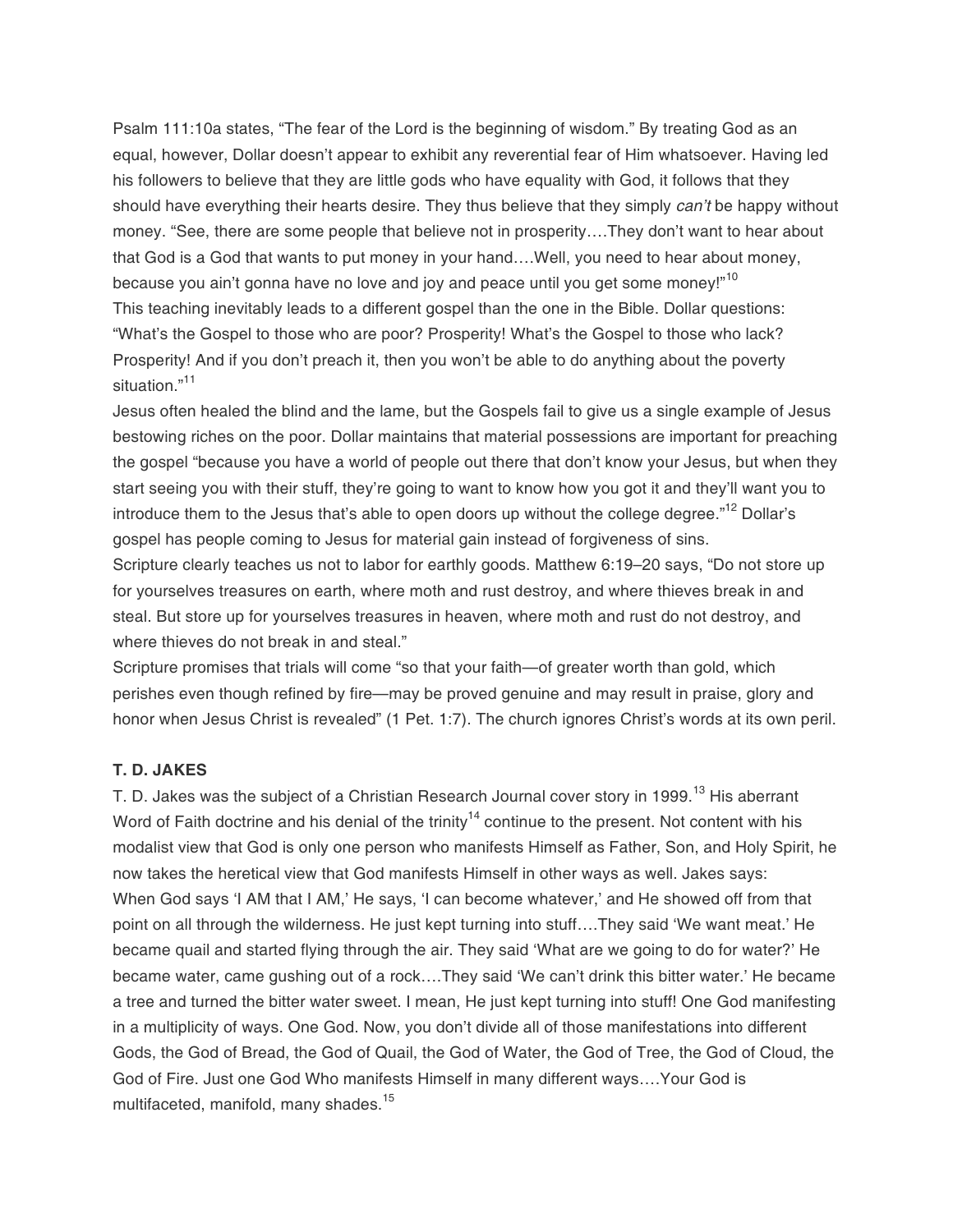Jakes places great emphasis on the power of words, making the incredible claim that "it's the Word of God that makes the difference, so powerful that as long as Jesus was talking on the cross He couldn't die. It was only when He shut His mouth and hung His head in the locks of His shoulder that death could come and take Him, because He had so much life in His mouth that as long as He was talking death couldn't get near Him."<sup>16</sup>

We too, according to Jakes, can exercise the power of words to get whatever we want from God. Jakes, in relating the story of the blind man, Bartimaeus, said:

But it was not what was in Christ's mouth that got him healed. The power was in Bartimaeus' mouth. He would have whatever he said. And Jesus was saying 'My hands are tied because I can't do any more for you than what you say.'…If the power of life and death is in the tongue and you can have whatever you say and if you've been praying and praying and praying and you finally got God's attention and now He's looking at you and saying 'What do you want?'…What do you want? Name it, baby, name it ....Declare it! Speak it! Confess it! Get your list out!<sup>17</sup>

Jakes warns of the power of the tongue when he says, "That Word of God is how God procreates. It's how God regenerates. It's the Word of God that does it every time. And that's why once you get in the Word of God you gotta be careful what you speak to, because the power of life and death is in your tongue."<sup>18</sup>

Jakes and other proponents of such teaching refer to Proverbs 18:21, "The tongue has the power of life and death, and those who love it will eat its fruit." Proverbs isn't teaching that when you speak a limited God has to give you whatever you say. The Expositor's Bible Commentary's explanation of this passage is that "those who enjoy talking, i.e., indulging in it, must bear its fruit, whether good or bad. The lesson is to be warned, especially if you love to talk."<sup>19</sup> The New Testament book of James devotes chapter three to warnings of the dangers of the tongue—perhaps a chapter Jakes would do well to read before opening his mouth to teach these kinds of false doctrines.

Jakes, instead of teaching that the reason for giving to the Lord is to further the spread of the gospel, espouses an extremely selfish reason for giving to the Lord—giving in order to receive more:

I want to pray over your seed, and it would be ridiculous for me to pray that God would give it back to you, because if all He was going to do was give it back to you, you ought to keep it and let you just have it....If you get a hundred dollars or a thousand dollars and you were going to give a thousand dollars, I tell you what, God is just going to give that thousand dollars back, well you just broke even. You could have kept that thousand dollars and not gone through the trouble. Come on, church folks! But God is going to give you some more on top of that.<sup>20</sup>

Jakes says that if you want something from God, you must invest something. "Many people do not understand, if you are going to receive something from the Lord you have to be prepared to invest something. So many times people want things out of life without any kind of investment. You can't in the natural, in the stock market, you can't get a return on a stock where you have not bought shares."<sup>21</sup>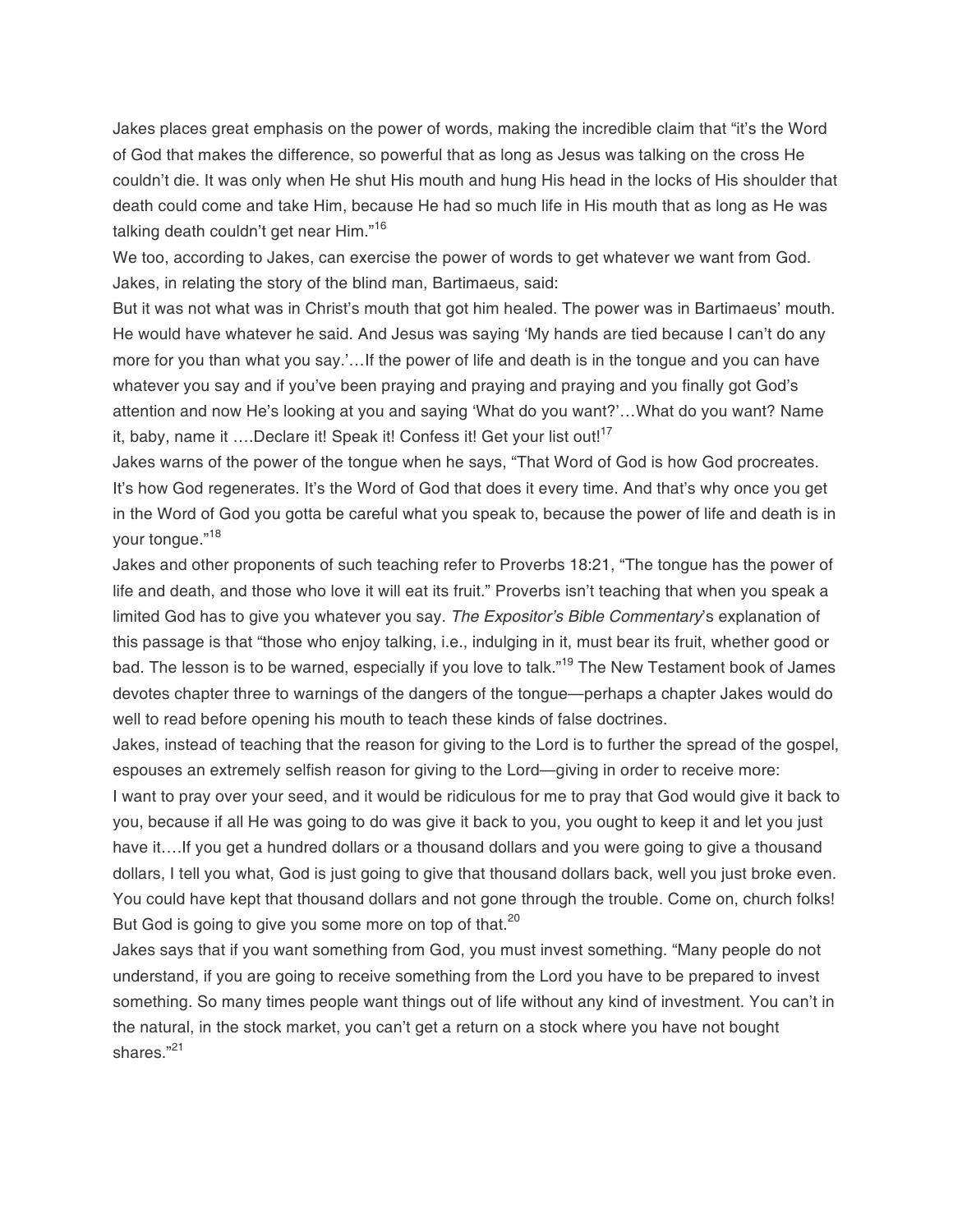Would Jakes not give things to his children unless they gave him something first? Of course not! Likewise, God provides us with all of our needs—food, clothing, home, and all other necessities of life, and He does this out of His goodness and mercy, without any merit or worthiness on our part.

#### **JOYCE MEYER**

Joyce Meyer was named one of the top 25 evangelical leaders in the United States in 2005.<sup>22</sup> Based in St.Louis, Missouri, she is best known for her personal testimony of abuse as a child by her father and her struggles in subsequent years. She has authored more than 70 books and hosts a daily television and radio show called *Enjoying Everyday Life*.<sup>23</sup>

Meyer holds an honorary doctorate of divinity degree from Oral Roberts University in Tulsa, Oklahoma, and a PhD in theology from Life Christian University in Tampa, Florida,<sup>24</sup> a university and seminary that has given degrees in theology to Benny Hinn, Rodney Howard-Browne, and Kenneth Copeland.<sup>25</sup>

She undoubtedly has helped many who have suffered the abuse she did; still, there is great danger in her Word of Faith teachings. For example, she holds to the popular Word of Faith belief that faith is a force: "Unto every man is given the measure of faith, and faith is a powerful force….And the two greatest ways that we release our faith…is through sincere, heartfelt prayer and through the words of your mouth."26

Faith is described in Scripture as trust in God's promises, not as a tangible force. Hebrews 11:1 clearly states, "Now faith is being sure of what we hope for and certain of what we do not see." Meyer also believes that people can speak things into existence: "It says in Romans 4:17 that….we have a God who gives life to the dead and He calls things that be not as though they already existed....If there's something in your way, speak to it."<sup>27</sup> Yes, God can call things that do not exist as though they do, and He does give life to the dead, but Scripture does not say that people can. Meyer embraces the "give-to-get" message espoused by her close friend Oral Roberts. "When I talked with Dr. Roberts today and we talked about this seed-faith thing, he said…when you give you get a receipt in heaven that when you have a need you can then go with your receipt and say 'You see, God, I have got my receipt from my sowing and now I have a need and I'm cashing in my receipt."<sup>28</sup>

Meyer undoubtedly doesn't intend to encourage people to come to the Master for the love of what is on the Master's table, but that is the result of this mindset. The apostle John described true biblical love in 1 John 4:16–21 as love that we have "because Christ first loved us," and, as Galatians 2:20 says, "gave himself for us." We are to love sacrificially, as Christ did. Selfish love is interested only in what it can get for itself; that type of love is what results when people embrace the philosophy of the Faith movement.

It is Meyer's contention that Jesus died to bestow, among other things, financial blessings on us: He has unbelievably wonderful, awesome, radical blessings…. Every blessing is not just a financial blessing, but yes, financial blessings….And I really would like to just claim and use and enjoy as many of my blessings and as much of my inheritance as I possibly can, for two reasons: one, we all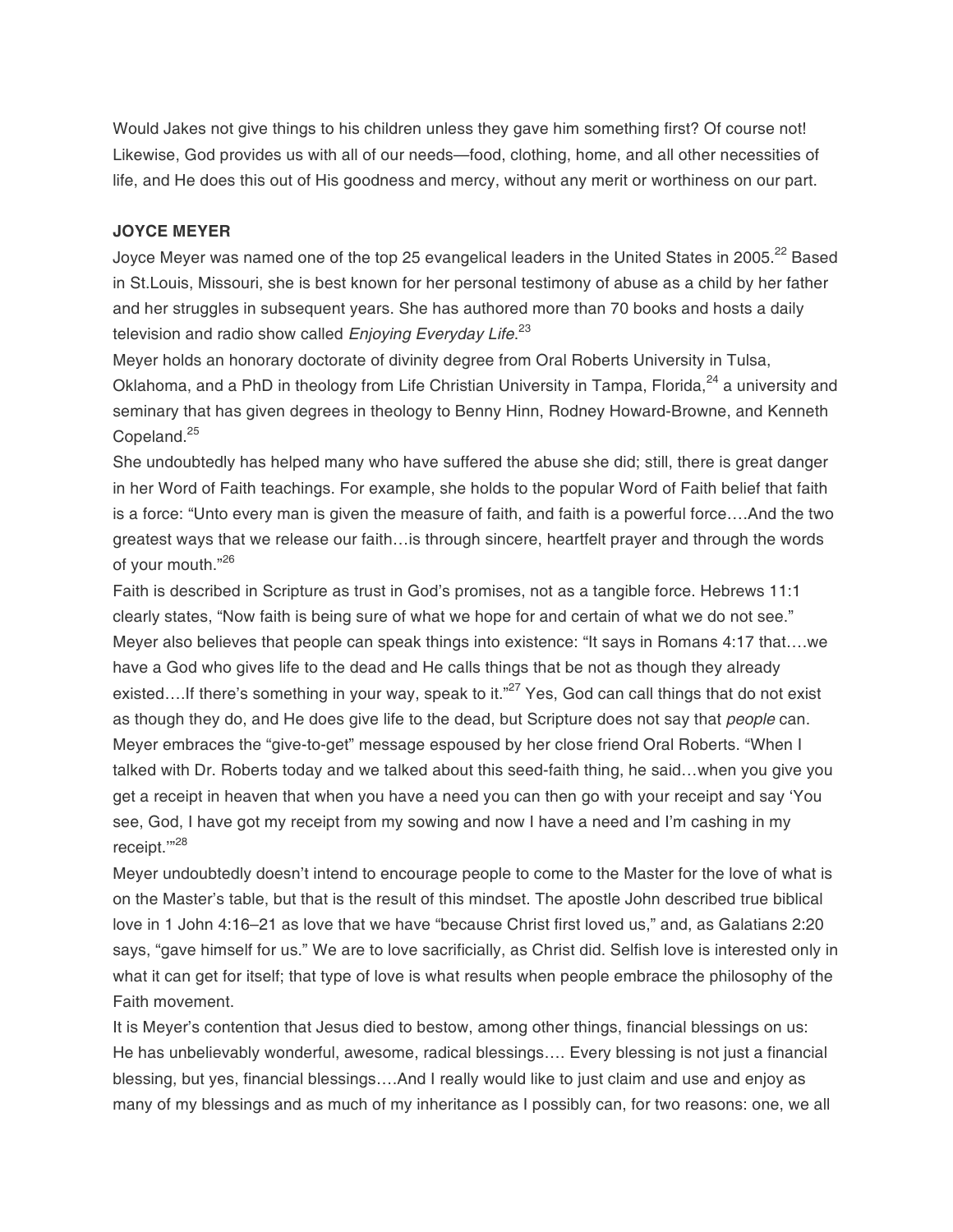want to enjoy life, and second, I believe Jesus died for this purpose and I believe it brings Him joy when we mature enough to be able to receive the fullness of what He has for us." $2^{\frac{29}{2}}$ 

Jesus died to pay the price for our sins. If we say that He died for any other reason, we detract from the central message of Scripture.

Finally, Meyer makes the startling claim that she is not a sinner: "I didn't stop sinning until I finally got it through my thick head I wasn't a sinner anymore. And the religious world thinks that's heresy and they want to hang you for it. But the Bible says that I'm righteous, and I can't be righteous and a sinner at the same time."<sup>30</sup>

Meyer elaborated during an interview on KFUO radio in St. Louis, Missouri: "I know that I sin all the time and when I say that I'm not a sinner, I don't mean that I don't sin. I just mean that I'm not going to go around all the time identifying myself as a sinner, because that gives me the mentality then that that's all I am."<sup>31</sup>

Martin Luther addressed this concept and summed up the danger of this type of thinking superbly: The saints at the same time as they are righteous are also sinners; righteous because they believe in Christ, whose righteousness covers them and is imputed to them, but sinners because they do not fulfill the Law, are not without concupiscence, and are like sick men under the care of a physician; they are sick in fact but healthy in hope and in the fact that they are beginning to be healthy, that is, they are 'being healed.' They are people for whom the worst possible thing is the presumption that they are healthy, because they suffer a worse relapse.  $32$ 

#### **JOEL OSTEEN**

Joel Osteen took over as pastor of Lakewood Church in Houston, Texas, following the death of his father, John Osteen, in 1999. He has little theological training, having dropped out of Oral Roberts University in 1982 to run his father's television ministry.<sup>33</sup> Despite this lack of training, Lakewood Church has grown enormously, from a congregation of 6,000 in 1999 to one of 30,000 today,  $34$ thanks largely to his gospel of self-esteem. His best-selling book Your Best Life Now has sold more than three million copies in hardback and has led to a multimillion-dollar contract for another book with Free Press, a division of Simon and Shuster, slated for publication in 2007.<sup>35</sup>

In addition to his gospel of self-esteem, Osteen also preaches the Word of Faith theology that his father taught. He says, for example, that words have creative power: "Our words are vital in bringing our dreams to pass. It's not enough to simply see it by faith or in your imagination. You have to begin speaking words of faith over your life. Your words have enormous creative power. The moment you speak something out, you give birth to it."36

Osteen, like Meyer and others, believes that every day "you should declare good things. Just look in the mirror and say 'I am strong, I am healthy, I'm rising to new levels, I'm excited about my future.' When you say that, it may not be true. You may not be very healthy today, or maybe you don't have a lot of things to look forward to, but the Scripture tells us in Romans we have to call the things that are not as if they already were."<sup>37</sup>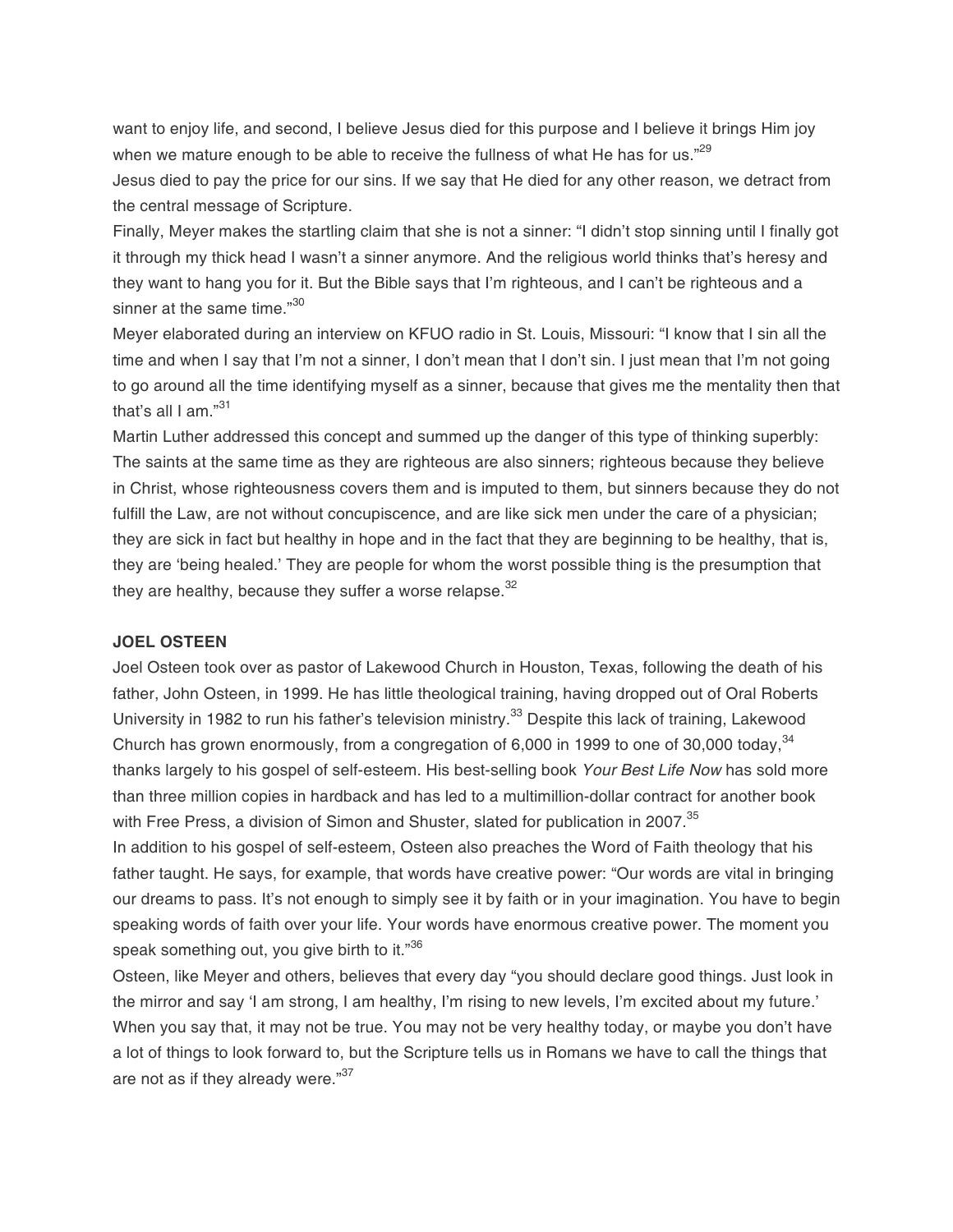Osteen allots so much power to our words that they can even thwart God's plans, as nearly happened, he claims, at the angel's announcement of the birth of John the Baptist: [Zechariah] was so surprised because he and his wife Elizabeth were well up there in years. He said to the angel, "Are you really sure this is going to happen? Do you see how old we are? I just don't think this could be possible."…The angel went on to say "But, Zechariah, because you didn't believe, because you questioned God, you shall remain silent and not be able to speak until the baby is born."…Well, why did God shut his mouth?…He knew Zechariah would go out and start talking to his friends. "Well, they said we're gonna have a baby, but they must have gotten the wrong person. Man, we're way too old!" See, God knows the power of our words. He knows we prophesy our future, and He knew Zechariah's own negative words would stop His plan.<sup>38</sup>

Acknowledging that we may have negative thoughts, he adds, "But let me encourage you: don't make the mistake of verbalizing those thoughts. The moment you speak something out it takes on a whole new meaning. See, one of the main ways we release our faith is through our words. That's how we give life to our faith."<sup>39</sup>

Osteen is giving more power to the creature—us—than to the Creator. As sons and daughters of God, we reflect the communicable attributes of God, such as love and intelligence, but we don't reflect His incommunicable attributes, such as omnipotence. Our words don't contain any magical power that can upset God's plans.

Osteen promises that we can expect to receive preferential treatment in life from God: I know when Victoria and I used to travel with my father overseas, a lot of times we would go over a few days early, and it was amazing how many times we would get upgraded to first class. When I'd go up to that counter I'd kid with Victoria and I'd say 'Watch this! We're going to get upgraded.' And I'd go up there expecting to get preferential treatment. I'd go up there knowing that I have an advantage, I've got the favor of God….when I'd go up there I'd just smile real big and be real friendly and that whole time under my breath I'd be saying 'Father, I thank you that I have your favor. I thank you that you're causing me to stand out in the crowd. I thank you that your light is shining down on me.' And Victoria will tell you time after time, for no reason at all, they'd bump us up to first class. See, that's the favor of God....That's God's favor giving us preferential treatment.<sup>40</sup>

God isn't inclined to fall for flattery, resulting in preferential treatment being given to some Christians over other people. If He were, He certainly has been falling asleep at the wheel when it comes to the persecuted Christians in the Sudan. This type of thinking is a trait of the North American church, which, for too many years, has expected God to serve it rather than expecting itself to serve God. Lastly, Osteen holds to the popularly held Word of Faith error that Jesus did battle with Satan in hell. "For three days Jesus fought with the enemy. It was the battle of the ages, light versus darkness, good versus evil. But thank God Satan was no match for Jesus."<sup>41</sup>

Osteen elaborates, "He grabbed Satan by the nap [sic] of his neck and He began to slowly drag him down the corridors of hell. All beat up and bruised because He wanted to make sure that every single demon saw very clearly that Jesus was indeed the undisputed Champion of all time!"<sup>42</sup>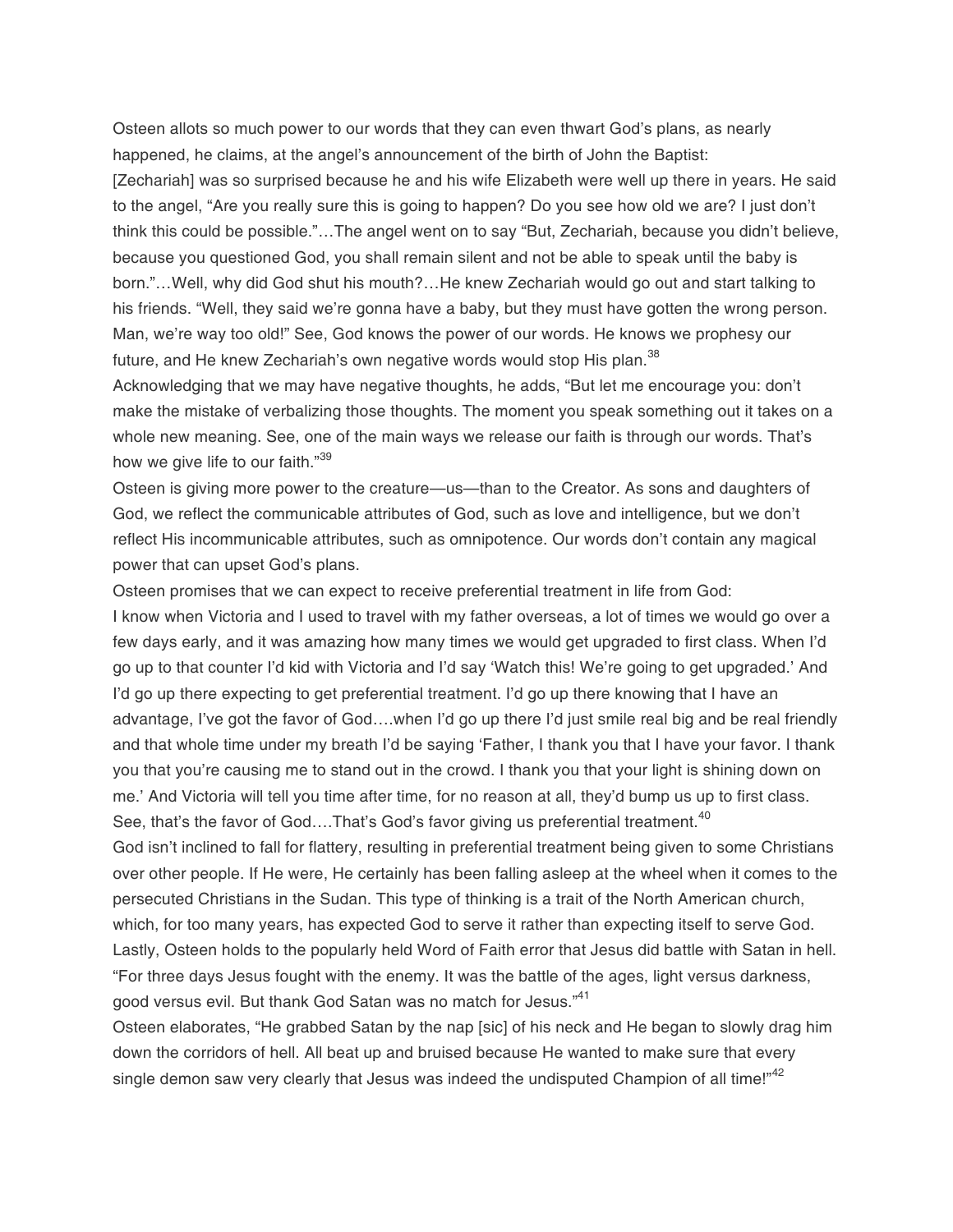In addition to the fact that Satan isn't in hell, Jesus didn't partially succeed on the cross and then finish the work in hell. He completed the work on the cross and pronounced that the debt had been paid (see, e.g., Rom. 6:10; John 19:30).

#### **ROD PARSLEY**

Rod Parsley attended Circleville Bible College in Circleville, Ohio, but dropped out during his second year.<sup>43</sup> He began teaching a Bible study in 1977 that grew within two years into a church of 180 seats in Columbus, Ohio.<sup>44</sup> Under the mentoring of Word of Faith teacher Lester Sumrall,<sup>45</sup> Parsley opened the 5200-seat World Fellowship Church in Columbus in 1987. The relationship between Sumrall and Parsley, according to Parsley, was like that of Elijah and Elisha, and Parsley claims that in 1992 Sumrall passed his "sword of anointing" to him.<sup>46</sup> Today Parsley's television program, Breakthrough, is seen in 136 countries around the world.<sup>47</sup>

Like other Word of Faith teachers, Parsley greatly diminishes God's powers while elevating humanity's powers. He says, for example,

When you ask God what He wants, He only tells you one time in the whole 1,166 pages of your Bible....'Here's what I want: Ask of Me!' Why does He say that? Because He can't do it on His own. He can't get what He wants on His own because He placed you in authority on this earth. Did you hear me? So He has to compel you to ask Him so that then He can answer, because He said 'Call and I will answer.<sup>48</sup>

1 Chronicles, in contrast to Parsley's statement, tells us just how powerful God is: "Yours, O Lord, is the greatness and the power and the glory and the majesty and the splendor, for everything in heaven and earth is yours. Yours, O Lord, is the kingdom; you are exalted as head over all" (1 Chron. 29:11; see also Gen. 18:14; Job 42:2). Does that sound like a helpless God who needs our permission to operate on earth?

Parsley, too, endorses the give-to-get philosophy, as seen when trying to explain Deuteronomy 14:26: "God is saying you can sow that money for whatever you want….Your job. For sheep. That's your covering and your food. How about for wine? That symbolizes to us fruit, joy, peace….You mean if you need some love you can sow money? Well, that's what it savs."<sup>49</sup>

Salvation, too, is among the bounty. "Salvation for your family….Is that what you really want, to know that all of your children are saved, to pillow your head at night knowing if Jesus split the eastern sky, that your children are all within the ark of safety? Is that what you want? Then sow for it."<sup>50</sup> Parsley, at the end of one broadcast, asked some of his followers to sow a gift of \$50, stating, "I believe God will give you a harvest of protection from deception and an uncommon ability to discern between truth and error in your life….First, God is going to release to you the ability to hear and recognize His voice as never before. Second, protection over your decisions. I'm believing with you for one year of no bad choices in your life. Finally, thirdly, protection from the deception of the adversary."<sup>51</sup>

If doing this actually worked, I'd recommend that everyone send Parsley \$50, as that would end the deception the Faith movement has foisted on the church all these years! God never says, "Give me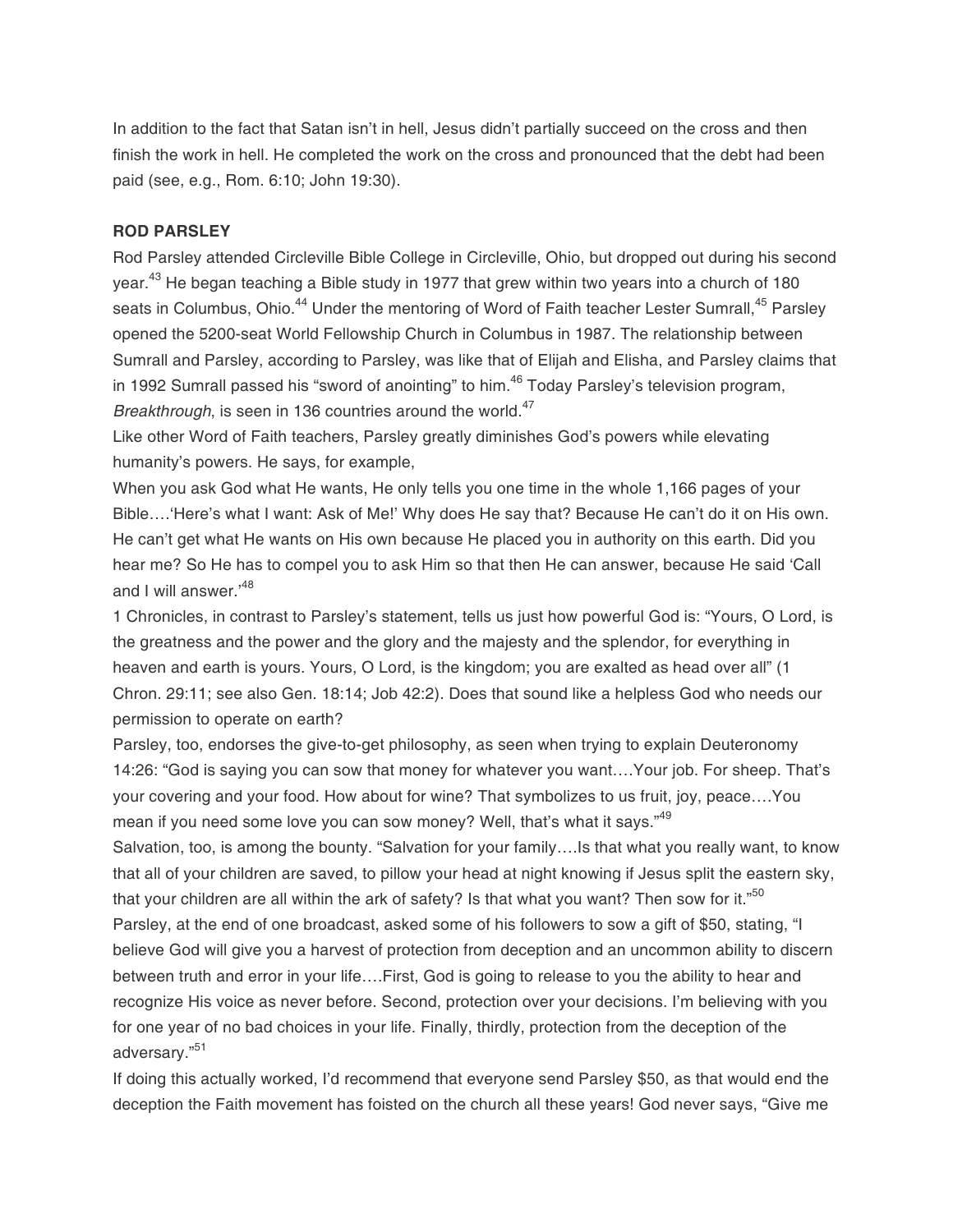your money and I'll see to it that your family is saved, and that you'll become wealthy." Salvation is not for sale (see, e.g., Eph. 2:8–10).

Parsley also maintains that healing is guaranteed: "Don't you pray 'If it's Thy will.' Perfect faith cannot exist where the will of God is not known. Did you hear me? I said healing is not a promise, it's an established fact."<sup>52</sup> He takes Peter out of context to back up this teaching, stating, "First Peter 2:24 records that sickness was defeated as a result of the stripes Jesus bore on His back. When the Roman cat-of-nine-tails whistled through the air and stripped His back until His flesh hanged round His legs like ribbons, every lash laid on Him purchased healing for our sick bodies. Because Jesus bore those stripes you don't have to be sick anymore."<sup>53</sup>

What Peter actually says is that Christ "bore our sins in his body on the tree, so that we might die to sins and live for righteousness: by his wounds you have been healed." Note that Christ bore our sins—not our sicknesses—so that we could die to sins—not sicknesses. It is through His sacrifice on the tree that our sins have been removed, or healed.

Paul was never healed of the thorn in his flesh and he recommended wine, not healing, for Timothy's stomach problem. It's also worth noting that Rod Parsley's son has not been cured of Asperger syndrome, a form of autism.<sup>54</sup> Healing is provided for in the atonement, but it is never guaranteed. Finally, Parsley teaches that his viewers will receive luxury homes and cars from God:

Some of you better get ready to drive around in neighborhoods where you never thought you'd be able to afford to live. Some of you better go down to that Lexus and Mercedes dealership and just sit down in one of those things with that leather all over it. And when they say, 'what are you doing,' just say, 'well, I'm, I'm just feeling out what my Father is going to give me.' How's He gonna give it to you? 'Because I'm gonna be obedient. I heard a word from the man of God and when I obey that word, it unleashes that anointing into my life and I'm on my way to houses I didn't build, full of good things I didn't have to buy.'<sup>55</sup>

A year after making this statement he lamented, "Five years ago the number one request coming into prayer lines across America was 'Pray for my lost family and loved ones that they do not go to hell.' Number one request five years ago. It's number eight today. It has been replaced by-neck and neck—number one, 'Pray for my physical body,' number two, 'Pray for my financial prosperity.' This has become the cry of the church."<sup>56</sup>

It's little wonder the main requests today are for healing and prosperity considering the message he has been preaching all these years! He and other Word of Faith teachers have succeeded in taking peoples' eyes off of Jesus Christ and placing them on the things of this world.

#### **THE GOSPEL BEYOND CRISIS**

There is a tendency in the church today to downplay the importance of doctrine. Scripture, however, places a great deal of emphasis not only on doctrine, but *correct* doctrine. Paul urged Timothy to "watch your life and doctrine closely. Persevere in them, because if you do, you will save both yourself and your hearers" (1 Tim. 4:16). He did this because "the time will come when men will not put up with sound doctrine. Instead, to suit their own desires, they will gather around them a great number of teachers to say what their itching ears want to hear" (2 Tim. 4:3).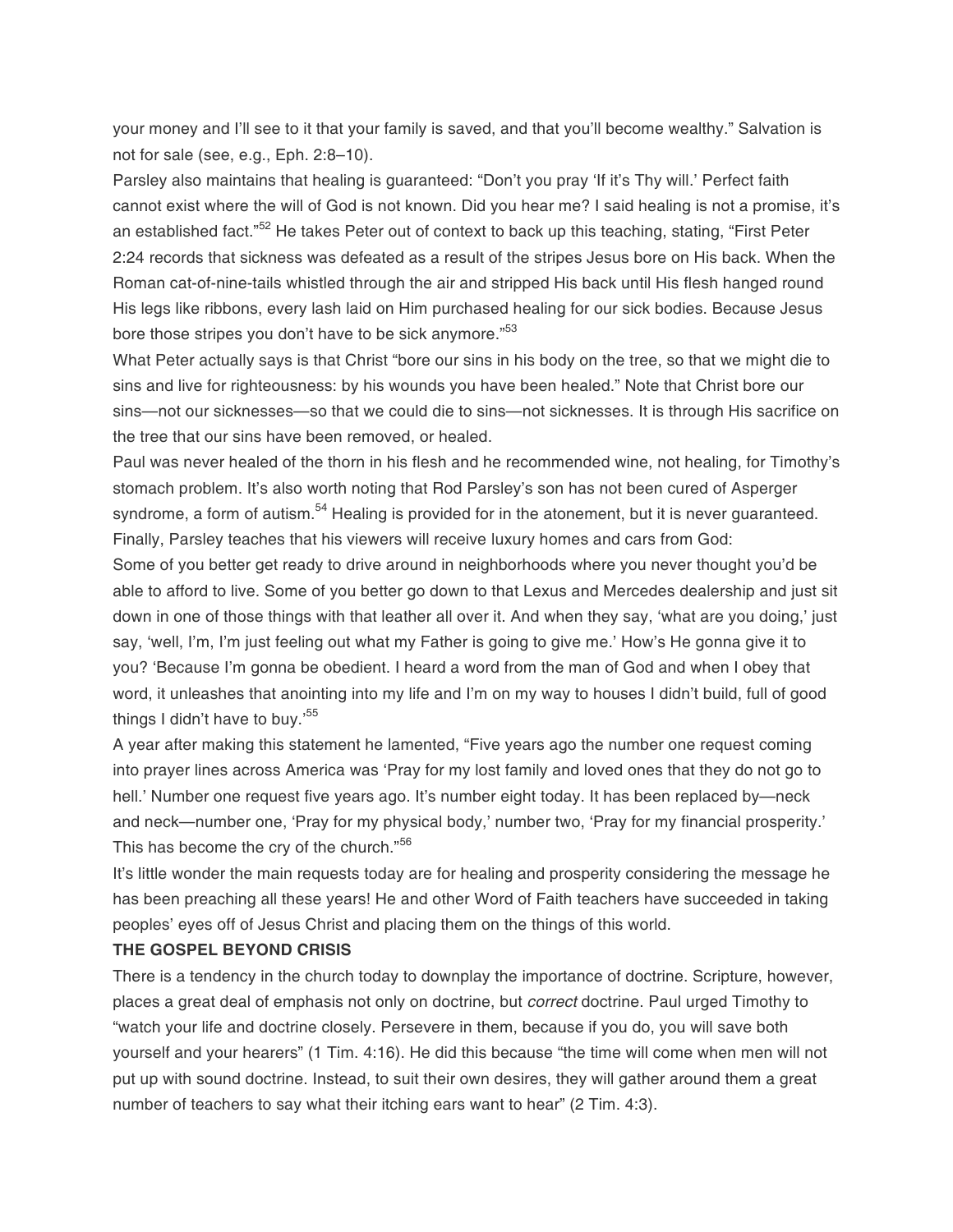The gospel we hear today appeals to those itching ears. It is appealing to think that you can order God around like a divine butler, or to think that you are equal with God. Who wouldn't be fascinated with the idea that they can speak things into existence, or that they're going to receive houses and cars they didn't work for? Who among us doesn't want to hear that they aren't sinners? The teachings of the Word of Faith movement are nothing more than an appeal to the flesh—thus their popularity.

Much of today's church is listening to a false gospel in which we are the center of attention instead of Christ. We have all the power and God is just a puppet. The result is that we end up like a spoiled child who thinks he knows what is best for him and who thinks he can manipulate his father into giving him anything he wants. Is this the kind of God we really need—a God who will give us our heart's desire, even if it will harm us?

We have shown with passages such as Isaiah 43:10, Matthew 6:19-20, and Romans 3:23 that Scripture disagrees with all of these assertions. Christ is the center of attention in the true gospel of the Bible. He holds all the power and authority. He knows what is best for us, and it isn't necessarily what we want that He offers us, but what we need. The gospel of the Bible focuses on one person, Jesus Christ, and what He did for us at Calvary—purchase our salvation. Many of today's most prominent churches and preachers clearly are preaching another gospel, a gospel that not only cannot save, but that is doing devastating damage to the souls of thousands of Christians every year.

#### **notes**

1. Christianity in Crisis is Hank Hanegraaff's highly-regarded ECPA Gold Medallion award–winning book that exposes the cancer of the Word of Faith movement.

2. Hank Hanegraaff, Christianity in Crisis (1993; Eugene, OR: Harvest House Publishers, 1997), 10– 11.

3. "Dr. Creflo A. Dollar Biography," About CDM, Creflo Dollar Ministries,

http://www.creflodollarministries.org/about/bio\_t.html.

4. John Blake, "Dollar and the Gospel," The Atlanta Journal and Constitution, March 5, 2000, 1G.

5. Creflo Dollar, Changing Your World, TBN, December 8, 2002.

6. Ibid.

7. All Bible quotations are from the New International Version.

8. Creflo Dollar, Changing Your World, TBN, September 15, 2002.

9. Creflo Dollar, conversation with Kenneth Copeland, Believer's Voice of Victory, TBN, May 23, 2002.

10. Creflo Dollar, Praise the Lord, TBN, June 20, 1999.

11. Ibid., April 1, 2004.

12. Ibid., April 6, 2000.

13. Jerry Buckner, "The Man, His Ministry, and His Movement: Concerns about the Teachings of T.

D. Jakes," Christian Research Journal 22, 2 (1999): 12, http:// www.equip.org/DJ900.htm.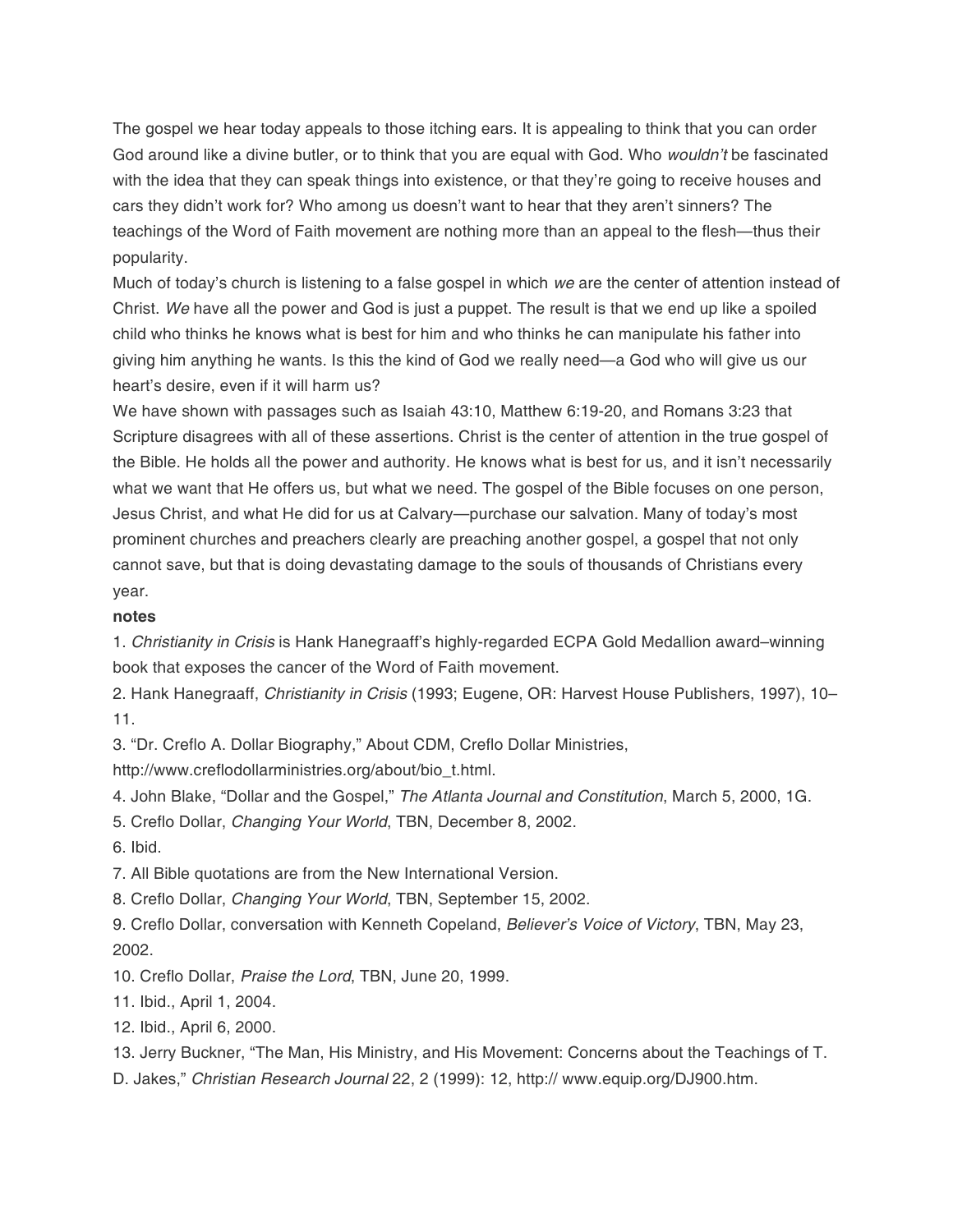14. See, for example, The Potter's House, Doctrinal Statement, http://www.thepottershouse.org/ PH\_doctrine.html (Web site for the church that Bishop Jakes pastors and its television broadcast). The word "triune" is used, but it is used only in the sense that God appears in three manifestations, and never at the same time.

15. T. D. Jakes, The Potter's House, TBN, June 30, 1999.

16. Ibid., June 7, 2004.

17. Ibid., December 3, 2001.

18. Ibid.

19. Allen P. Ross, "Proverbs," The Expositor's Bible Commentary, Volume 5, Frank E. Gaebelein, gen. ed. (Grand Rapids: Zondervan, 1991), 1028.

20. T. D. Jakes, Praise the Lord, TBN, November 12, 2001.

21. Ibid., November 5, 2003.

22. David Van Biema, et al., "The 25 Most Influential Evangelicals in America," Time Magazine, February 7, 2005, 34.

23. Joyce Meyer Ministries, "FAQ," http://www.joycemeyer.org/AboutUs/FAQ/.

24. Ibid.

25. "Join These Distinguished LCU Degree Holders!" Life Christian University,

http://www.lcus.edu/main2.htm (last accessed March 22, 2007).

26. Joyce Meyer, "Interrupting Satan's Plan: Releasing the Supernatural Power of God through Prayer," from the tape series "Violent Christians in a Violent Society," recorded July 19, 2001. 27. Joyce Meyer, Enjoying Everyday Life, Internet broadcast, July 13, 2005, available upon request

from Joyce Meyer Ministries.

28. Joyce Meyer, Praise the Lord, TBN, November 3, 2003.

29. Joyce Meyer, Enjoying Everyday Life, Internet broadcast, July 11, 2005, available upon request from Joyce Meyer Ministries.

30. Joyce Meyer, From the Cross to the Throne, audiocassette (St. Louis: Life Christian Center, n.d.). Tape on file at CRI.

31. Joyce Meyer, interview by Todd Wilken, Issues, Etc., KFUO radio, May 23, 2005.

32. Martin Luther, Luther's Works on CD-Rom, vol. 25: Lectures on Romans (St. Louis: Concordia Publishing House, 1999).

33. Tara Dooley, "Spreading Its Word," Houston Chronicle, Section A, September 26, 2004, 1. 34. Dan Weikel and William Lobdell, "Younger Schuller Plans a 'Next Level' for Ministry," Los Angeles Times, Part A, January 2, 2006, 15.

35. Edward Wyatt, "Religious Broadcaster Gets Rich Contract for Next Book," New York Times, Section C, Business/Financial Desk, March 15, 2006, 3,

http://www.nytimes.com/2006/03/15/business/media/15book.html?ex=1300078800&en=7abfe15a0d 87d592&ei=5090&partner= rssuserland&emc=rss. See also my review of Your Best Life Now: 7 Steps to Living at Your Full Potential: Bob Hunter, "A Summary Critique: Promoting the Gospel of Self-Esteem," Christian Research Journal, 28, 2 (2005): 44-46, http://www.equip.org.